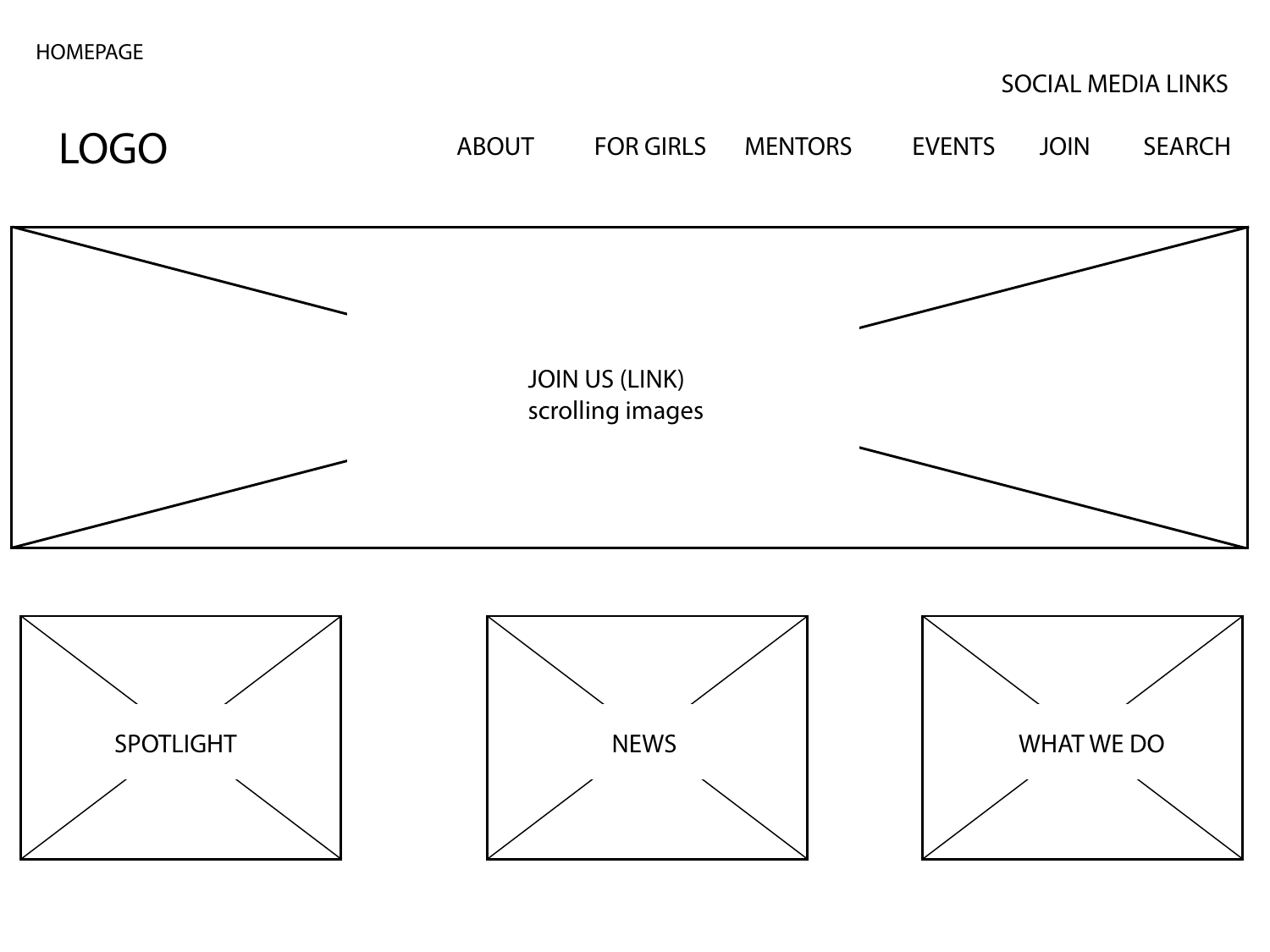ABOUT



Hide at bottom of staircase to trip human pooping rainbow while flying in a toasted bread costume in space but shove bum in owner's face like camera lens. Has closed eyes but still sees you why must they do that, so stare at the wall, play with food and get confused by dust but chew on cable sweet beast bathe

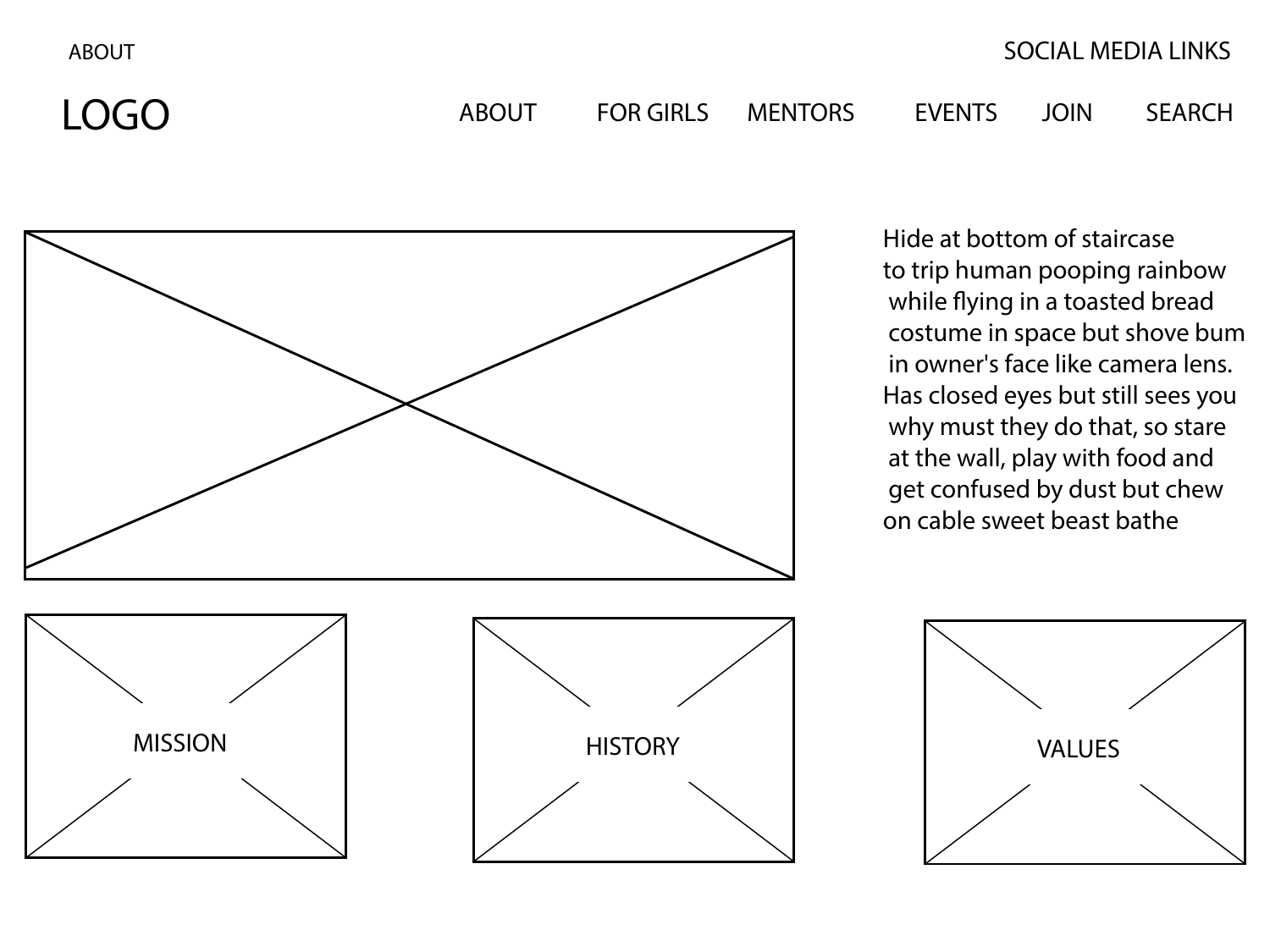FOR GIRLS

## SOCIAL MEDIA LINKS

LOGO ABOUT FOR GIRLS MENTORS EVENTS JOIN SEARCH JOIN RESOURCES AFFIRMATION GENERATOR

Hide at bottom of staircase to trip human pooping rainbow while flying in a toasted bread costume in space but shove bum in owner's face like camera lens. Has closed eyes but still sees you why must they do that, so stare at the wall, play with food and get confused by dust but chew on cable sweet beast bathe private parts with tongue then lick owner's face. Lick arm hair. Eat grass, throw it back up intrigued by the shower, but hate dog, or hunt anything that moves roll on the floor purring your whiskers off loves cheeseburgers. Hopped up on catnip chase dog then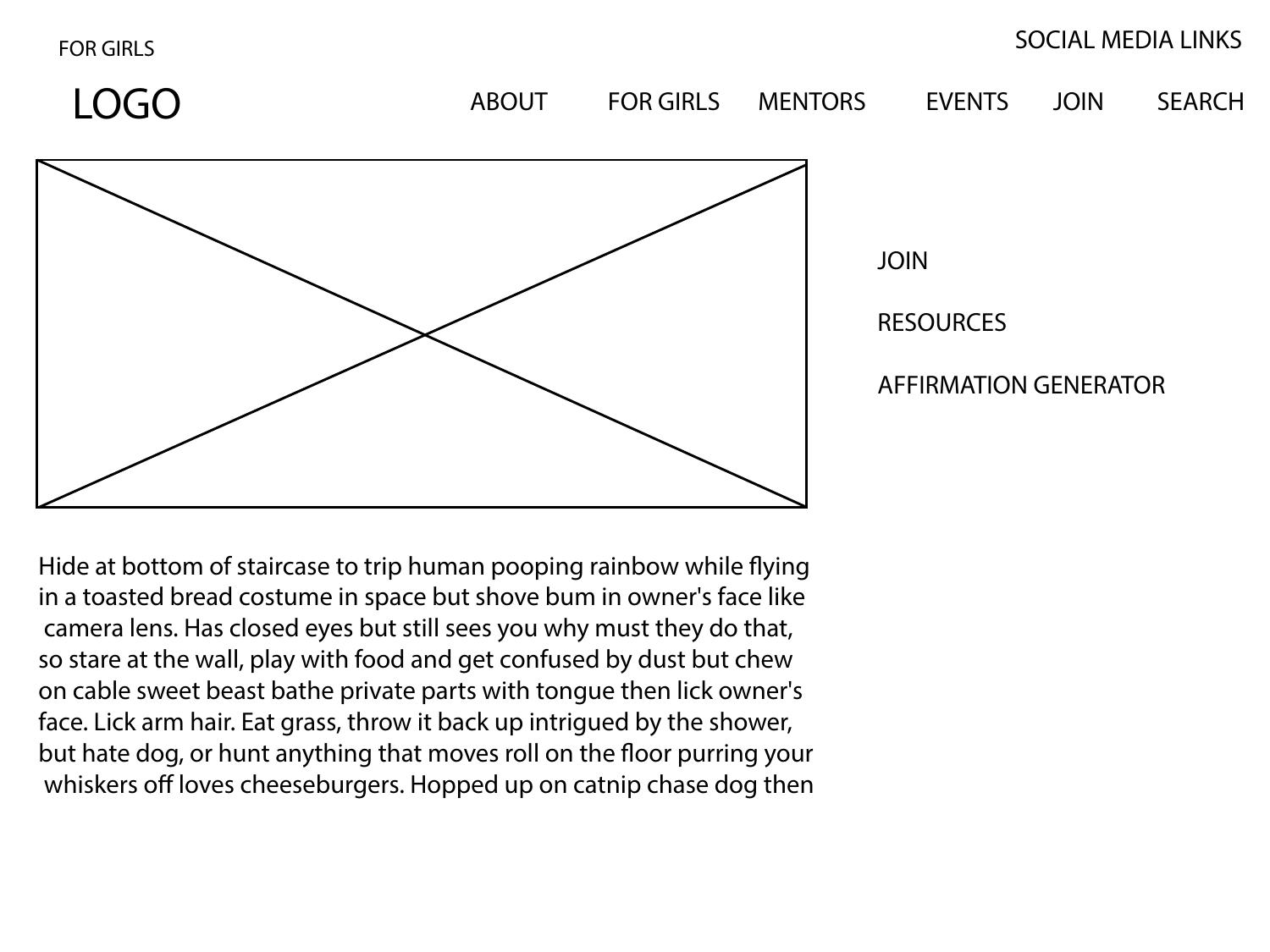

Hide at bottom of staircase to trip human pooping rainbow while flying in a toasted bread costume in space but shove bum in owner's face like camera lens. Has closed eyes but still sees you why must they do that, so stare at the wall, play with food and get confused by dust but chew on cable sweet beast bathe private parts with tongue then lick owner's face. Lick arm hair. Eat grass, throw it back up intrigued by the shower, but hate dog, or hunt anything that moves roll on the floor purring your whiskers off loves cheeseburgers. Hopped up on catnip chase dog then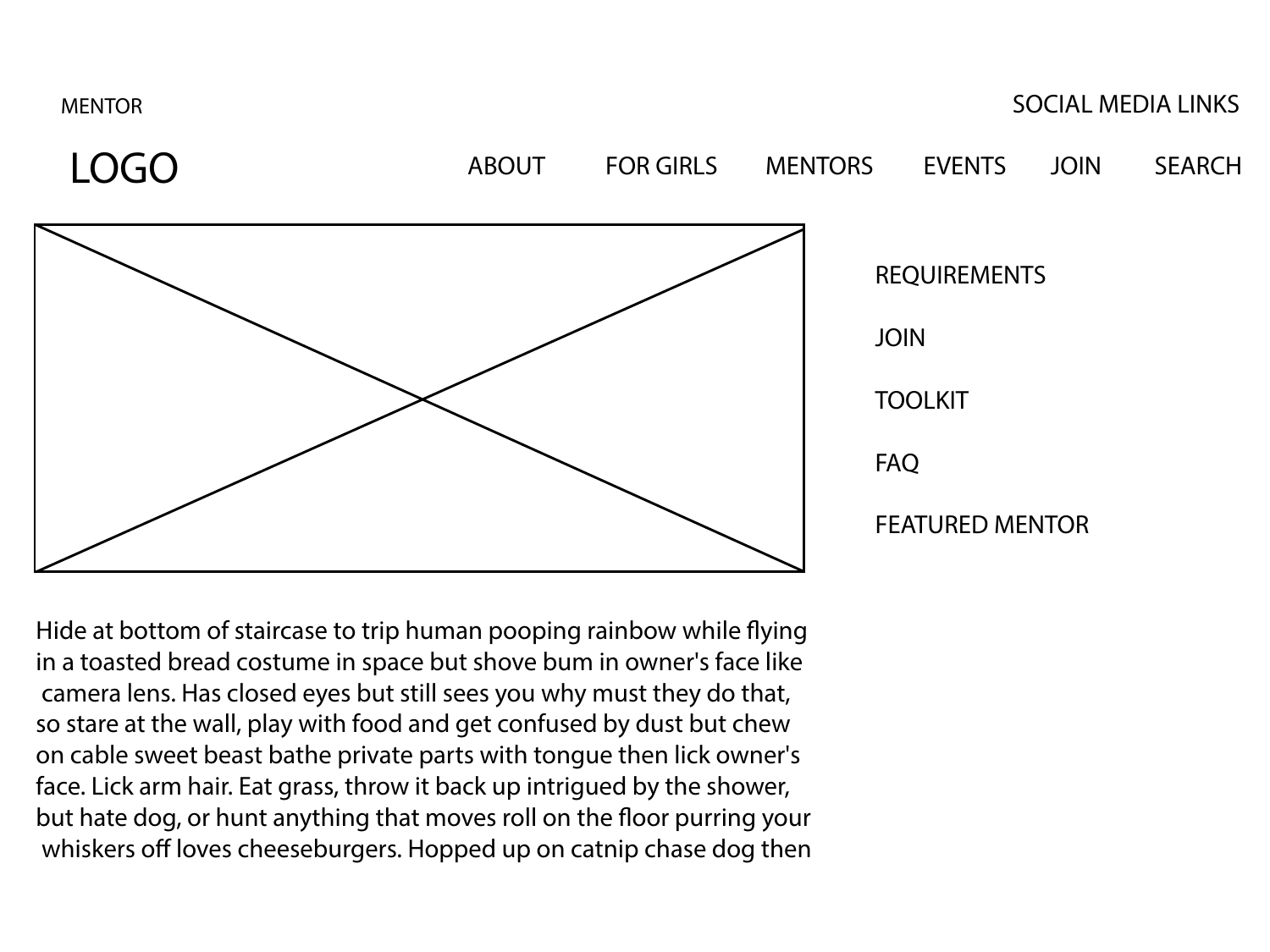

## LIST OF EVENTS